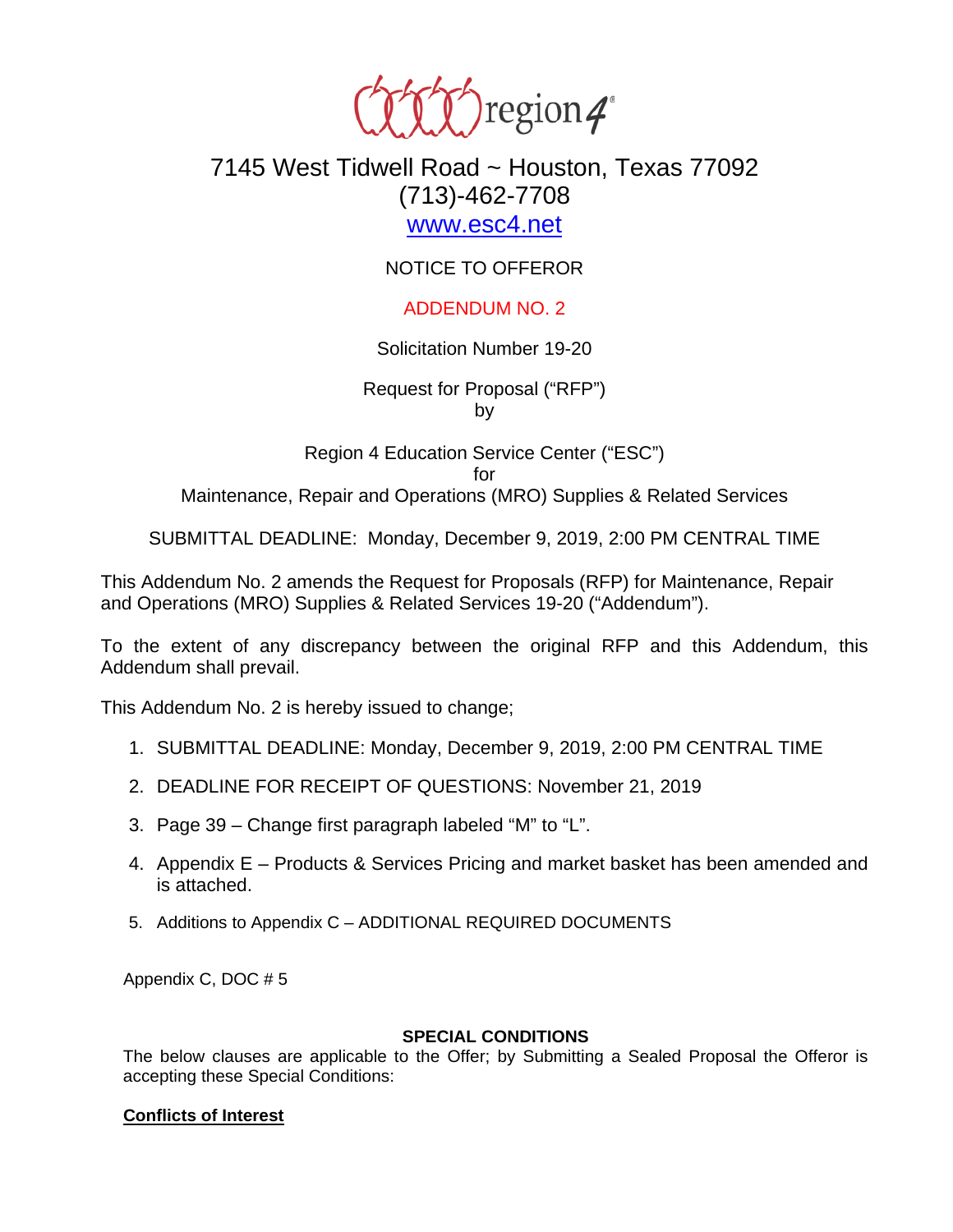No employee, officer, or agent may participate in the selection, award, or administration of a contract supported by a FEMA award if he or she has a real or apparent conflict of interest. Such a conflict would arise when the employee, officer, or agent, any member of his or her immediate family, his or her partner, or an organization which employs or is about to employ any of these parties, has a financial or other interest in or a tangible personal benefit from a firm considered for award. 2 C.F.R. § 200.318(c)(1); See also Standard Form 424D, ¶ 7; Standard Form 424B, ¶ 3.

i. FEMA considers a "financial interest" to be the potential for gain or loss to the employee, officer, or agent, any member of his or her immediate family, his or her partner, or an organization which employs or is about to employ any of these parties as a result of the particular procurement. The prohibited financial interest may arise from ownership of certain financial instruments or investments such as stock, bonds, or real estate, or from a salary, indebtedness, job offer, or similar interest that might be affected by the particular procurement. ii. FEMA considers an "apparent" conflict of interest to exist where an actual conflict does not exist, but where a reasonable person with knowledge of the relevant facts would question the impartiality of the employee, officer, or agent participating in the procurement. c. Gifts. The officers, employees, and agents of Region 4 ESC nor the Participating Public Agency ("NFE") must neither solicit nor accept gratuities, favors, or anything of monetary value from contractors or parties to subcontracts. However, NFE's may set standards for situations in which the financial interest is de minimus, not substantial, or the gift is an unsolicited item of nominal value. 2 C.F.R. § 200.318(c)(1). d. Violations. The NFE's written standards of conduct must provide for disciplinary actions to be applied for violations of such standards by officers, employees, or agents of the NFE. 2 C.F.R. § 200.318(c)(1). For example, the penalty for a NFE's employee may be dismissal, and the penalty for a contractor might be the termination of the contract.

#### **Contractor Integrity**

A contractor must have a satisfactory record of integrity and business ethics. Contractors that are debarred or suspended as described in Chapter III, ¶ 6.d must be rejected and cannot receive contract awards at any level.

#### **Public Policy**

A contractor must comply with the public policies of the Federal Government and state, local government, or tribal government. This includes, among other things, past and current compliance with the:

a. Equal opportunity and nondiscrimination laws

b. Five affirmative steps described at 2 C.F.R. § 200.321(b) for all subcontracting under contracts supported by FEMA financial assistance; and FEMA Procurement Guidance June 21, 2016 Page IV- 7

c. Applicable prevailing wage laws, regulations, and executive orders

## **Affirmative Steps**

For any subcontracting opportunities, Contractor must take the following Affirmative steps:

- 1. Placing qualified small and minority businesses and women's business enterprises on solicitation lists;
- 2. Assuring that small and minority businesses, and women's business enterprises are solicited whenever they are potential sources;
- 3. Dividing total requirements, when economically feasible, into smaller tasks or quantities to permit maximum participation by small and minority businesses, and women's business enterprises;
- 4. Establishing delivery schedules, where the requirement permits, which encourage participation by small and minority businesses, and women's business enterprises; and
- 5. Using the services and assistance, as appropriate, of such organizations as the Small Business Administration and the Minority Business Development Agency of the Department of Commerce;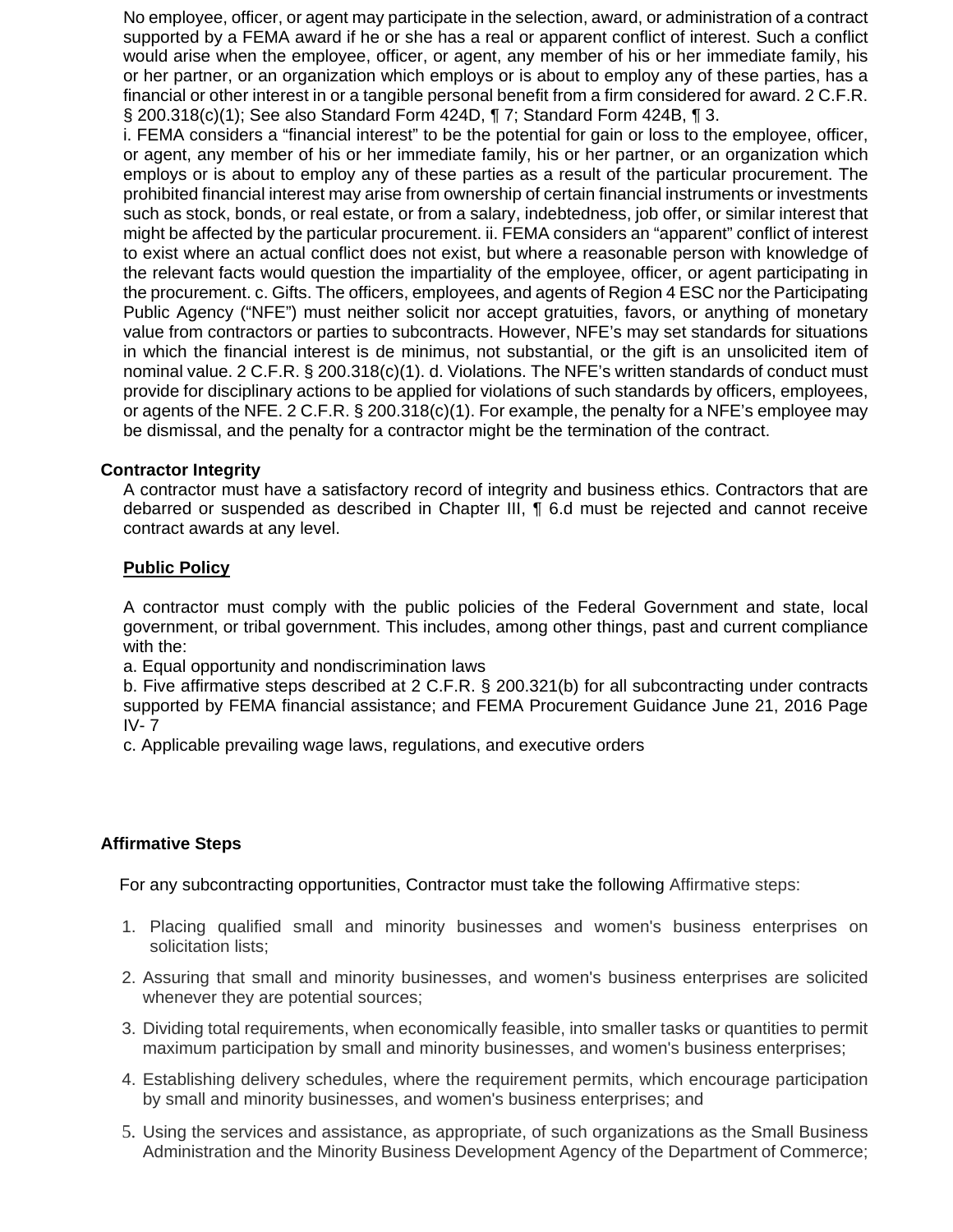## **Federal Requirements**

Services issued under this contract may be in response to an emergency or disaster recovery situation and eligible for federal funding; Services issued in response to an emergency or disaster recovery situation are subject to and must comply with all federal requirements applicable to the funding. The remaining items below, located in this Special Conditions section, are activated and required when federal funding may be utilized.

# 2 C.F.R. § 200.326 and 2 C.F.R. Part 200, Appendix II, Required Contract Clauses

## 1. Termination for Convenience:

The right to terminate this Contract for the convenience of Region 4 ESC is retained by Region 4 ESC. In the event of a termination for convenience by Region 4 ESC, Region 4 ESC shall, at least ten (10) calendar days in advance, deliver written notice of the termination for convenience to Contractor. Upon Contractor's receipt of such written notice, Contractor immediately shall cease the performance of the Work and shall take reasonable and appropriate action to secure and protect the Work then in place. Contractor shall then be paid by Region 4 ESC, in accordance with the terms and provisions of the Contract Documents, an amount not to exceed the actual labor costs incurred, the actual cost of all materials installed and the actual cost of all materials stored at the project site or away from the project site, as approved in writing by Region 4 ESC but not yet paid for and which cannot be returned, and actual, reasonable and documented demobilization costs, if any, paid by Contractor and approved by Region 4 ESC in connection with the Scope of Work in place which is completed as of the date of termination by Region 4 ESC and that is in conformance with the Contract Documents, less all amounts previously paid for the Work. No amount ever shall be owed or paid to Contractor for lost or anticipated profits on any part of the Scope of Work not performed or for consequential damages of any kind.

## 2. Equal Employment Opportunity:

Region 4 ESC highly encourages Contractors to implement Affirmative Action practices in their employment programs. This means Contractor should not discriminate against any employee or applicant for employment because of race, color, religion, sex, pregnancy, sexual orientation, political belief or affiliation, age, disability or genetic information.

During the performance of this contract, the contractor agrees as follows:

(1) The contractor will not discriminate against any employee or applicant for employment because of race, color, religion, sex, sexual orientation, gender identity, or national origin. The contractor will take affirmative action to ensure that applicants are employed, and that employees are treated during employment, without regard to their race, color, religion, sex, sexual orientation, gender identity, or national origin. Such action shall include, but not be limited to the following: Employment, upgrading, demotion, or transfer, recruitment or recruitment advertising; layoff or termination; rates of pay or other forms of compensation; and selection for training, including apprenticeship. The contractor agrees to post in conspicuous places, available to employees and applicants for employment, notices to be provided by the contracting officer setting forth the provisions of this nondiscrimination clause.

(2) The contractor will, in all solicitations or advertisements for employees placed by or on behalf of the contractor, state that all qualified applicants will receive consideration for employment without regard to race, color, religion, sex, sexual orientation, gender identity, or national origin.

(3) The contractor will not discharge or in any other manner discriminate against any employee or applicant for employment because such employee or applicant has inquired about, discussed, or disclosed the compensation of the employee or applicant or another employee or applicant. This provision shall not apply to instances in which an employee who has access to the compensation information of other employees or applicants as a part of such employee's essential job functions discloses the compensation of such other employees or applicants to individuals who do not otherwise have access to such information, unless such disclosure is in response to a formal complaint or charge, in furtherance of an investigation, proceeding, hearing, or action, including an investigation conducted by the employer, or is consistent with the contractor's legal duty to furnish information.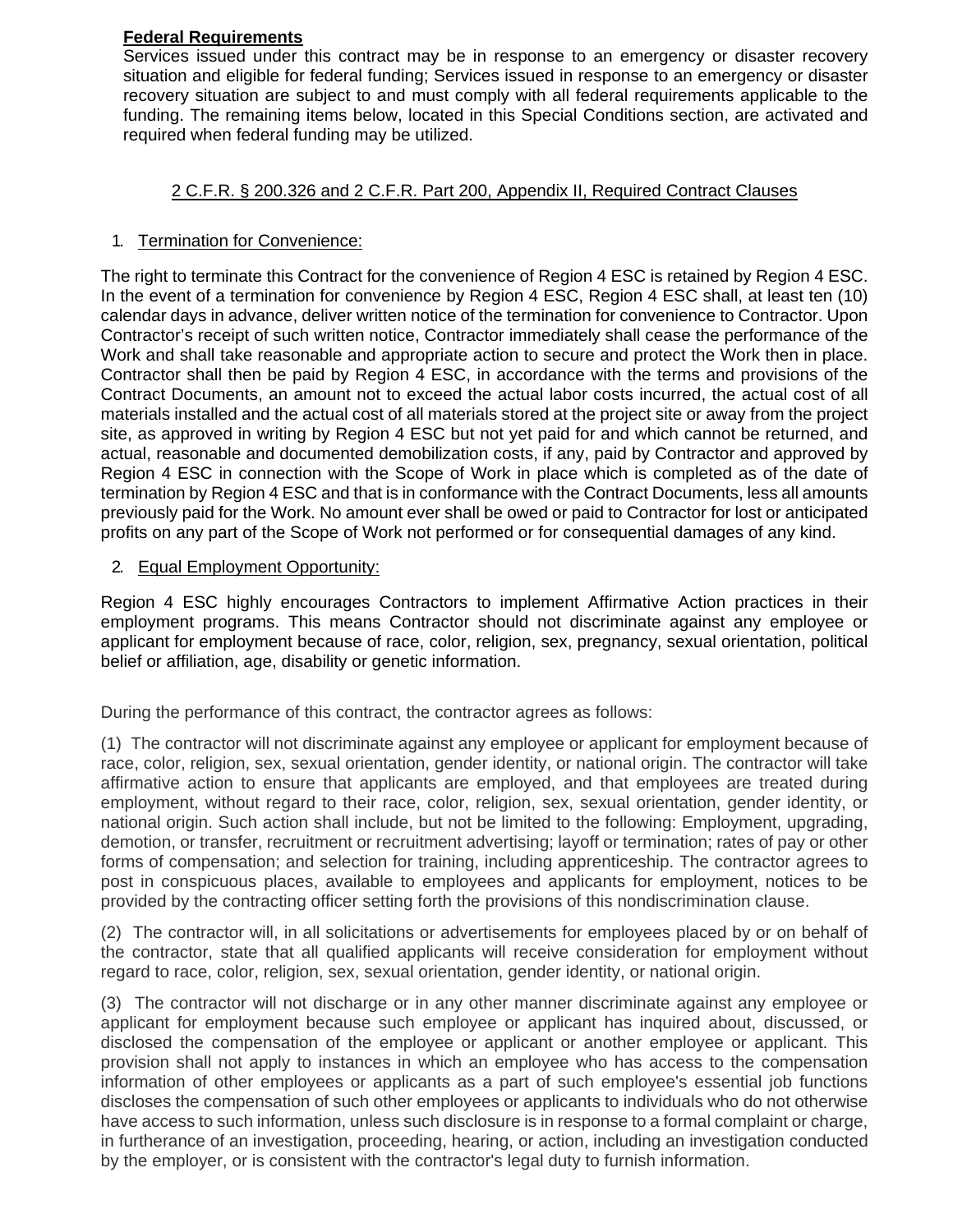(4) The contractor will send to each labor union or representative of workers with which it has a collective bargaining agreement or other contract or understanding, a notice to be provided by the agency contracting officer, advising the labor union or workers' representative of the contractor's commitments under section 202 of Executive Order 11246 of September 24, 1965, and shall post copies of the notice in conspicuous places available to employees and applicants for employment.

(5) The contractor will comply with all provisions of Executive Order 11246 of September 24, 1965, and of the rules, regulations, and relevant orders of the Secretary of Labor.

(6) The contractor will furnish all information and reports required by Executive Order 11246 of September 24, 1965, and by the rules, regulations, and orders of the Secretary of Labor, or pursuant thereto, and will permit access to his books, records, and accounts by the contracting agency and the Secretary of Labor for purposes of investigation to ascertain compliance with such rules, regulations, and orders.

(7) In the event of the contractor's non-compliance with the nondiscrimination clauses of this contract or with any of such rules, regulations, or orders, this contract may be canceled, terminated or suspended in whole or in part and the contractor may be declared ineligible for further Government contracts in accordance with procedures authorized in Executive Order 11246 of September 24, 1965, and such other sanctions may be imposed and remedies invoked as provided in Executive Order 11246 of September 24, 1965, or by rule, regulation, or order of the Secretary of Labor, or as otherwise provided by law.

(8) The contractor will include the provisions of paragraphs (1) through (8) in every subcontract or purchase order unless exempted by rules, regulations, or orders of the Secretary of Labor issued pursuant to section 204 of Executive Order 11246 of September 24, 1965, so that such provisions will be binding upon each subcontractor or vendor. The contractor will take such action with respect to any subcontract or purchase order as may be directed by the Secretary of Labor as a means of enforcing such provisions including sanctions for noncompliance: *Provided,* however, that in the event the contractor becomes involved in, or is threatened with, litigation with a subcontractor or vendor as a result of such direction, the contractor may request the United States to enter into such litigation to protect the interests of the United States.

#### 3. "During the performance of this contract, the contractor agrees as follows:

- (1) The contractor will not discriminate against any employee or applicant for employment because of race, color, religion, sex, or national origin. The contractor will take affirmative action to ensure that applicants are employed, and that employees are treated during employment without regard to their race, color, religion, sex, or national origin. Such action shall include, but not be limited to the following: Employment, upgrading, demotion, or transfer; recruitment or recruitment advertising; layoff or termination; rates of pay or other forms of compensation; and selection for training, including apprenticeship. The contractor agrees to post in conspicuous places, available to employees and applicants for employment, notices to be provided setting forth the provisions of this nondiscrimination clause.
- (2) The contractor will, in all solicitations or advertisements for employees placed by or on behalf of the contractor, state that all qualified applicants will receive considerations for employment without regard to race, color, religion, sex, or national origin.
- (3) The contractor will send to each labor union or representative of workers with which he has a collective bargaining agreement or other contract or understanding, a notice to be provided advising the said labor union or workers' representatives of the contractor's commitments under this section, and shall post copies of the notice in conspicuous places available to employees and applicants for employment.
- (4) The contractor will comply with all provisions of Executive Order 11246 of September 24, 1965, and of the rules, regulations, and relevant orders of the Secretary of Labor.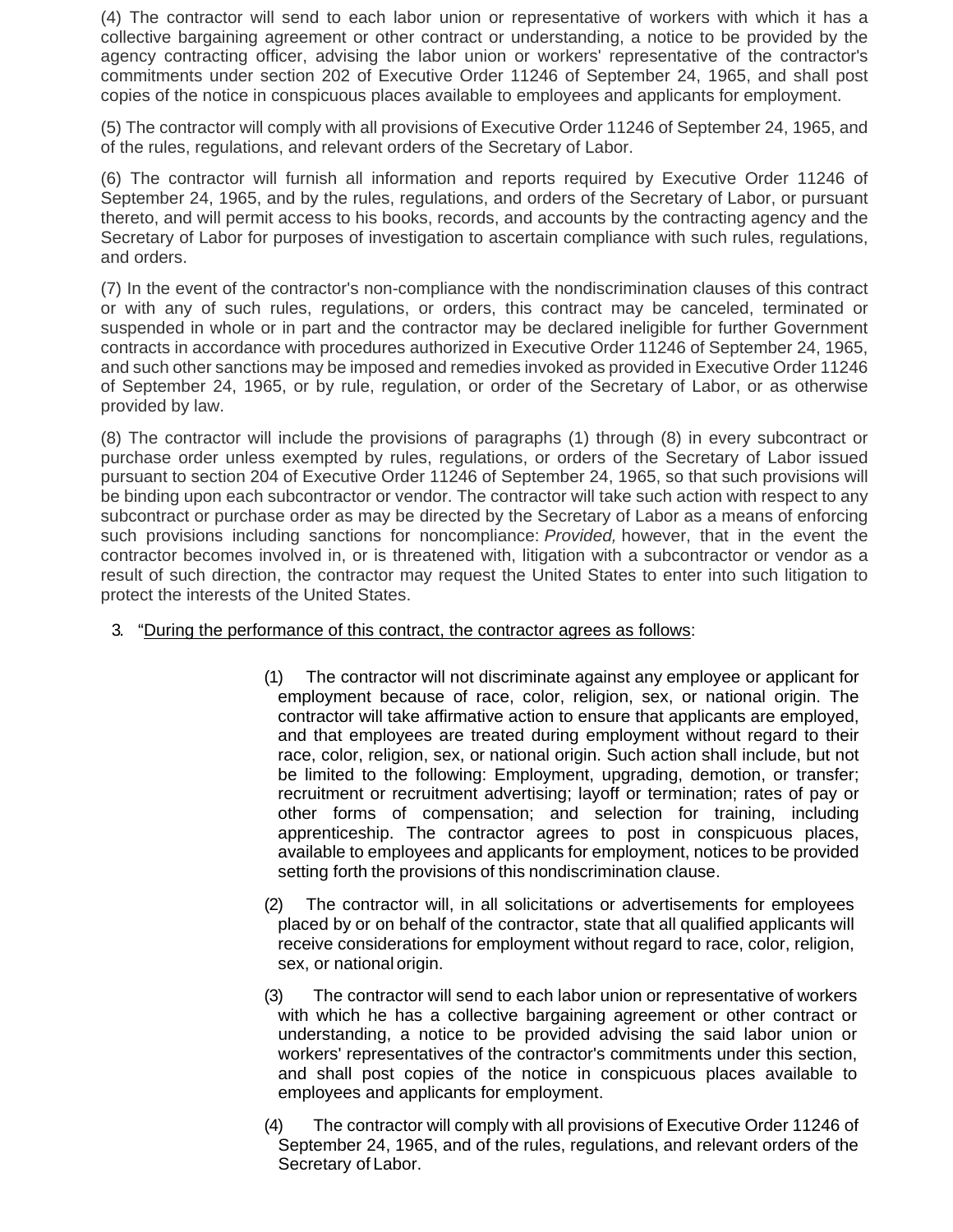- (5) The contractor will furnish all information and reports required by Executive Order 11246 of September 24, 1965, and by rules, regulations, and orders of the Secretary of Labor, or pursuant thereto, and will permit access to his books, records, and accounts by the administering agency and the Secretary of Labor for purposes of investigation to ascertain compliance with such rules, regulations, and orders.
- (6) In the event of the contractor's noncompliance with the nondiscrimination clauses of this contract or with any of the said rules, regulations, or orders, this contract may be canceled, terminated, or suspended in whole or in part and the contractor may be declared ineligible for further Government contracts or federally assisted construction contracts in accordance with procedures authorized in Executive Order 11246 of September 24, 1965, and such other sanctions as may be imposed and remedies invoked as provided in Executive Order 11246 of September 24, 1965, or by rule, regulation, or order of the Secretary of Labor, or as otherwise provided bylaw.
- (7) The contractor will include the portion of the sentence immediately preceding paragraph (1) and the provisions of paragraphs (1) through (7) in every subcontract or purchase order unless exempted by rules, regulations, or orders of the Secretary of Labor issued pursuant to section 204 of Executive Order 11246 of September 24, 1965, so that such provisions will be binding upon each subcontractor or vendor. The contractor will take such action with respect to any subcontract or purchase order as the administering agency may direct as a means of enforcing such provisions, including sanctions for noncompliance: Provided, however, That in the event a contractor becomes involved in, or is threatened with, litigation with a subcontractor or vendor as a result of such direction by the administering agency the contractor may request the United States to enter into such litigation to protect the interests of the United States."

## 4. Davis Bacon Act and Copeland Anti-Kickback Act.

- a. Applicability of Davis-Bacon Act. The Davis-Bacon Act only applies to the emergency Management Preparedness Grant Program, Homeland Security Grant Program, Nonprofit Security Grant Program, Tribal Homeland Security Grant Program, Port Security Grant Program, and Transit Security Grant Program. **It does not apply to other FEMA grant and cooperative agreement programs, including the Public Assistance Program**.
- b. All prime construction contracts in excess of \$2,000 awarded by non-Federal entities must include a provision for compliance with the Davis-Bacon Act (40 U.S.C. §§ 3141-3144 and 3146-3148) as supplemented by Department of Labor regulations at 29 C.F.R. Part 5 (Labor Standards Provisions Applicable to Contracts Covering Federally Financed and Assisted Construction)). See 2 C.F.R. Part 200, Appendix II, ¶ D.
- c. In accordance with the statute, contractors must be required to pay wages to laborers and mechanics at a rate not less than the prevailing wages specified in a wage determination made by the Secretary of Labor. In addition, contractors must be required to pay wages not less than once aweek.
- d. The non-Federal entity must place a copy of the current prevailing wage determination issued by the Department of Labor in each solicitation. The decision to award a contract or subcontract must be conditioned upon the acceptance of the wage determination. The non-Federal entity must report all suspected or reported violations to the Federal awarding agency.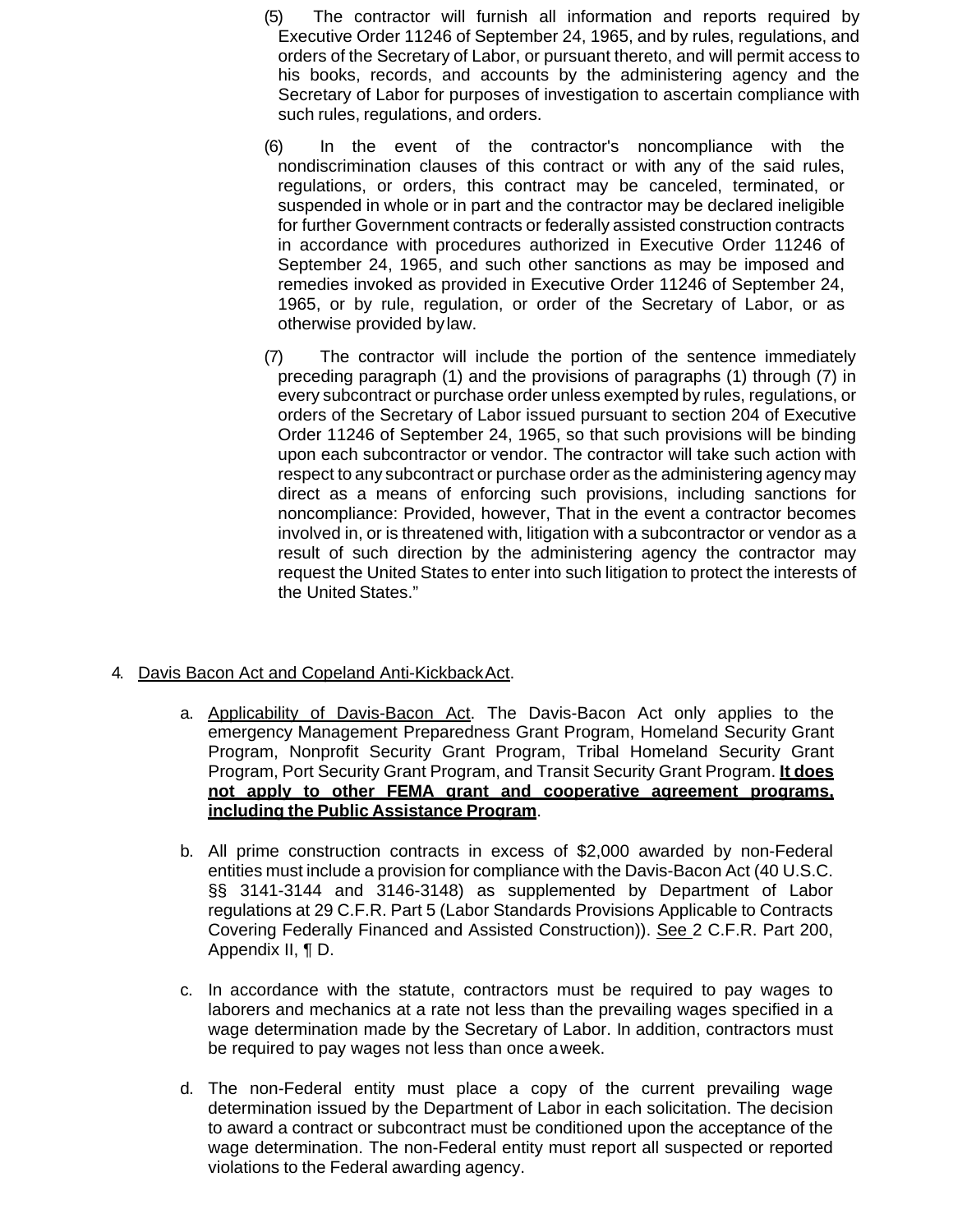- e. In contracts subject to the Davis-Bacon Act, the contracts must also include a provision for compliance with the Copeland "Anti-Kickback" Act (40 U.S.C. § 3145), as supplemented by Department of Labor regulations at 29 C.F.R. Part 3 (Contractors and Subcontractors on Public Building or Public Work Financed in Whole or in Part by Loans or Grants from the United States). The Copeland Anti-Kickback Act provides that each contractor or subrecipient must be prohibited from inducing, by any means, any person employed in the construction, completion, or repair of public work, to give up any part of the compensation to which he or she is otherwise entitled. The non-Federal entity must report all suspected or reported violations to FEMA.
- f. The regulation at 29 C.F.R. § 5.5(a) does provide the required contract clause that applies to compliance with both the Davis-Bacon and Copeland Acts. However, as discussed in the previous subsection, the Davis-Bacon Act does not apply to Public Assistance recipients and subrecipients. **In situations where the Davis-Bacon Act does not apply, neither does the Copeland "Anti-Kickback Act.**" However, for purposes of grant programs where both clauses do apply, FEMA requires the following contract clause:

## "Compliance with the Copeland "Anti-Kickback" Act.

(1) Contractor. The contractor shall comply with 18 U.S.C. § 874, 40U.S.C. § 3145, and the requirements of 29 C.F.R. pt. 3 as may be applicable, which are incorporated by reference into this contract.

(2) Subcontracts. The contractor or subcontractor shall insert in any subcontracts the clause above and such other clauses as the FEMA may by appropriate instructions require, and also a clause requiring the subcontractors to include these clauses in any lower tier subcontracts. The prime contractor shall be responsible for the compliance by any subcontractor or lower tier subcontractor with all of these contract clauses

(3) Breach. A breach of the contract clauses above may be grounds for termination of the contract, and for debarment as a contractor and subcontractor as provided in 29 C.F.R. § 5.12."

## 5. Contract Work Hours and SafetyStandards Act.

- a. Applicability: This requirement applies to all FEMA grant and cooperative agreement programs.
- b. Where applicable (see 40 U.S.C. § 3701), all contracts awarded by the non-Federal entity in excess of \$100,000 that involve the employment of mechanics or laborers must include a provision for compliance with 40 U.S.C. §§ 3702 and 3704, as supplemented by Department of Labor regulations at 29 C.F.R. Part 5. See 2 C.F.R. Part 200, Appendix II, ¶ E.
- c. Under 40 U.S.C. § 3702, each contractor must be required to compute the wages of every mechanic and laborer on the basis of a standard work week of 40 hours. Work in excess of the standard work week is permissible provided that the worker is compensated at a rate of not less than one and a half times the basic rate of pay for all hours worked in excess of 40 hours in the workweek.
- d. The requirements of 40 U.S.C. § 3704 are applicable to construction work and provide that no laborer or mechanic must be required to work in surroundings or under working conditions which are unsanitary, hazardous or dangerous. These requirements do not apply to the purchases of supplies or materials or articles ordinarily available on the open market, or contracts for transportation or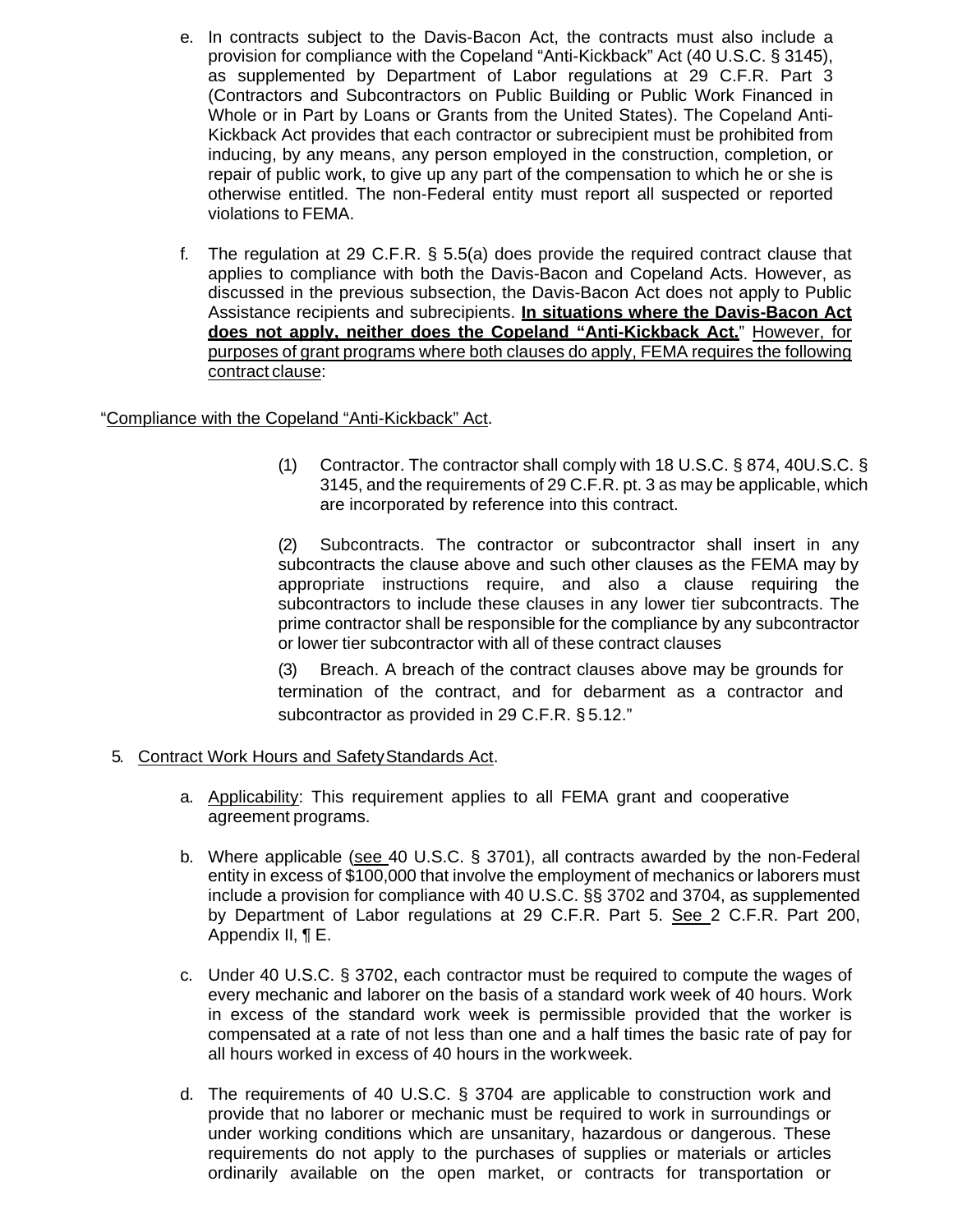transmission of intelligence.

e. The regulation at 29 C.F.R. § 5.5(b) provides the required contract clause concerning compliance with the Contract Work Hours and Safety Standards Act:

#### "Compliance with the Contract Work Hours and Safety Standards Act.

- (1) Overtime requirements. No contractor or subcontractor contracting for any part of the contract work which may require or involve the employment of laborers or mechanics shall require or permit any such laborer or mechanic in any workweek in which he or she is employed on such work to work in excess of forty hours in such workweek unless such laborer or mechanic receives compensation at a rate not less than one and one-half times the basic rate of pay for all hours worked in excess of forty hours in such workweek.
- (2) Violation; liability for unpaid wages; liquidated damages. In the event of any violation of the clause set forth in paragraph (1) of this section the contractor and any subcontractor responsible therefor shallbe liable for the unpaid wages. In addition, such contractor and subcontractor shall be liable to the United States (in the case of work done under contract for the District of Columbia or a territory, to such District or to such territory), for liquidated damages. Such liquidated damages shall be computed with respect to each individual laborer or mechanic, including watchmen and guards, employed in violation of the clause set forth in paragraph (1) of this section, in the sum of \$10 for each calendar day on which such individual was required or permitted to work in excess of the standard workweek of forty hours without payment of the overtime wages required by the clause set forth in paragraph (1) of this section.
- (3) Withholding for unpaid wages and liquidated damages. The (write in the name of the Federal agency or the loan or grant recipient) shall upon its own action or upon written request of an authorized representative of the Department of Labor withhold or cause to be withheld, from any moneys payable on account of work performed by the contractor or subcontractor under any such contract or any other Federal contract with the same prime contractor, or any other federally-assisted contract subject to the Contract Work Hours and Safety Standards Act, which is held by the same prime contractor, such sums as may be determined to be necessary to satisfy any liabilities of such contractor or subcontractor for unpaid wages and liquidated damages as provided in the clause set forth in paragraph (2) of this section.
- (4) Subcontracts. The contractor or subcontractor shall insert in any subcontracts the clauses set forth in paragraph (1) through (4) of this section and also a clause requiring the subcontractors to include these clauses in any lower tier subcontracts. The prime contractor shall be responsible for compliance by any subcontractor or lower tier subcontractor with the clauses set forth in paragraphs (1) through (4) of this section."

## 6. Rights to Inventions Made Under a Contract or Agreement.

a. Stafford Act Disaster Grants. This requirement **does not apply to the Public Assistance**, Hazard Mitigation Grant Program, Fire Management Assistance Grant Program, Crisis Counseling Assistance and Training Grant Program, Disaster Case Management Grant Program, and Federal Assistance to Individuals and Households – Other Needs Assistance Grant Program, as

FEMA awards under these programs do not meet the definition of "funding agreement."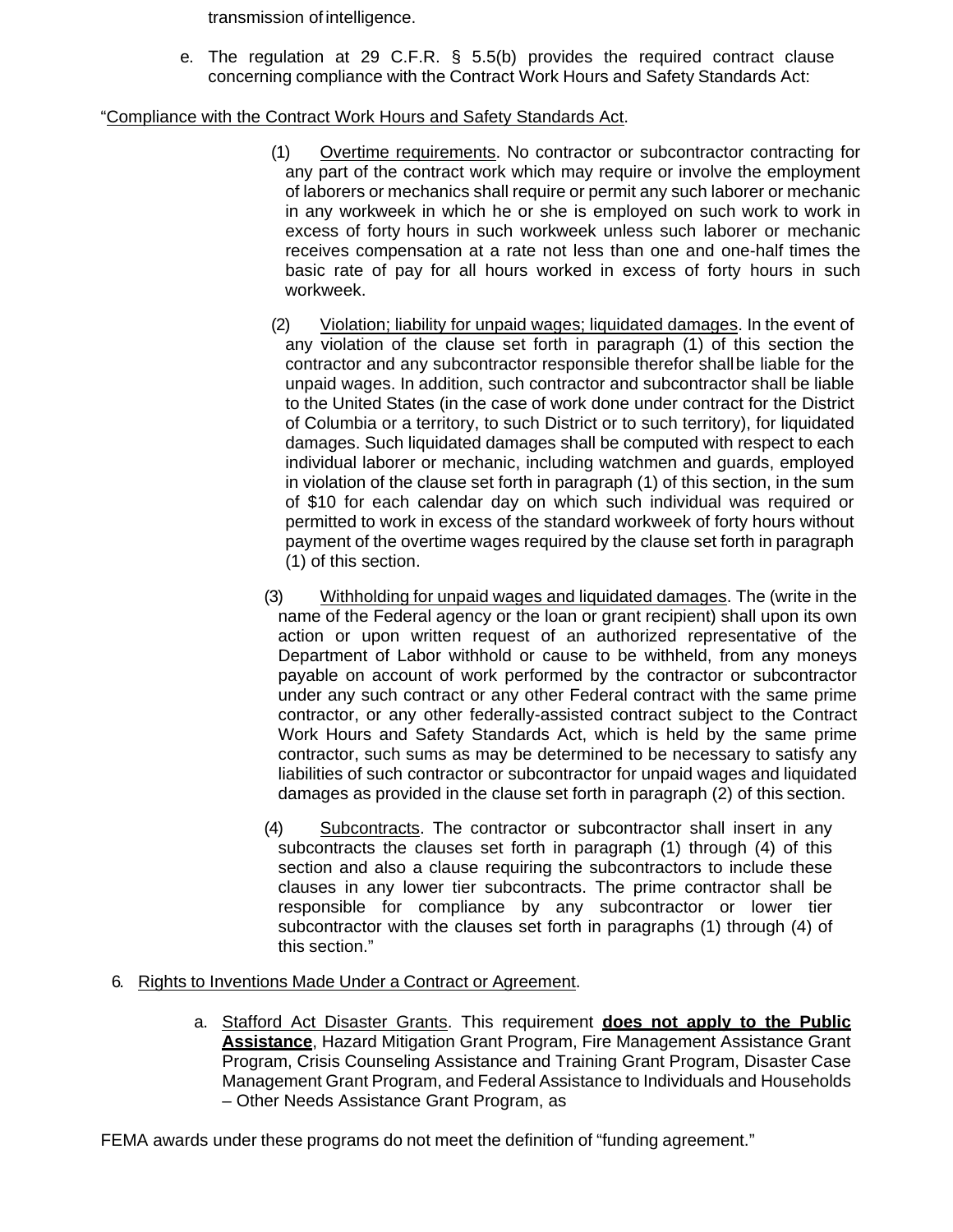b. If the FEMA award meets the definition of "funding agreement" under 37 C.F.R. § 401.2(a) and the non-Federal entity wishes to enter into a contract with a small business firm or nonprofit organization regarding the substitution of parties, assignment or performance of experimental, developmental, or research work under that "funding agreement," the non-Federal entity must comply with the requirements of 37 C.F.R. Part 401 (Rights to Inventions Made by Nonprofit Organizations and Small Business Firms Under Government Grants, Contracts and Cooperative Agreements), and any implementing regulations issued by FEMA. See 2 C.F.R. Part 200, Appendix II, ¶ F.

- c. The regulation at 37 C.F.R. § 401.2(a) currently defines "funding agreement" as any contract, grant, or cooperative agreement entered into between any Federal agency, other than the Tennessee Valley Authority, and any contractor for the performance of experimental, developmental, or research work funded in whole or in part by the Federal government. This term also includes any assignment, substitution of parties, or subcontract of any type entered into for the performance of experimental, developmental, or research work under a funding agreement as defined in the first sentence of thisparagraph.
- 7. Clean Air Act and the Federal Water Pollution Control Act. Contracts of amounts in excess of \$150,000 must contain a provision that requires the contractor to agree to comply with all applicable standards, orders, or regulations issued pursuant to the Clean Air Act (42 U.S.C. §§ 7401-7671q) and the Federal Water Pollution Control Act as amended (33 U.S.C. §§ 1251- 1387). Violations must be reported to FEMA and the Regional Office of the Environmental Protection Agency. See 2 C.F.R. Part 200, Appendix II, ¶ G.
	- a. The following provides a sample contract clause concerning compliance for contracts of amounts in excess of \$150,000:

"Clean Air Act

(1) The contractor agrees to comply with all applicable standards, orders or regulations issued pursuant to the Clean Air Act, as amended, 42 U.S.C.

§ 7401 et seq.

(2) The contractor agrees to report each violation to the (name of the state agency or local or Indian tribal government) and understands and agrees that the (name of the state agency or local or Indian tribal government) will, in turn, report each violation as required to assure notification to the (name of recipient), Federal Emergency Management Agency, and the appropriate Environmental Protection Agency Regional Office.

(3) The contractor agrees to include these requirements in each subcontract exceeding \$150,000 financed in whole or in part with Federal assistance provided by FEMA.

## Federal Water Pollution Control Act

(1) The contractor agrees to comply with all applicable standards, orders or regulations issued pursuant to the Federal Water Pollution Control Act, as amended, 33 U.S.C. 1251 et seq.

(2) The contractor agrees to report each violation to the (name of the state agency or local or Indian tribal government) and understands and agrees that the (name of the state agency or local or Indiantribal government) will, in turn, report each violation as required to assure notification to the (name of recipient), Federal Emergency Management Agency, and the appropriate Environmental Protection Agency Regional Office.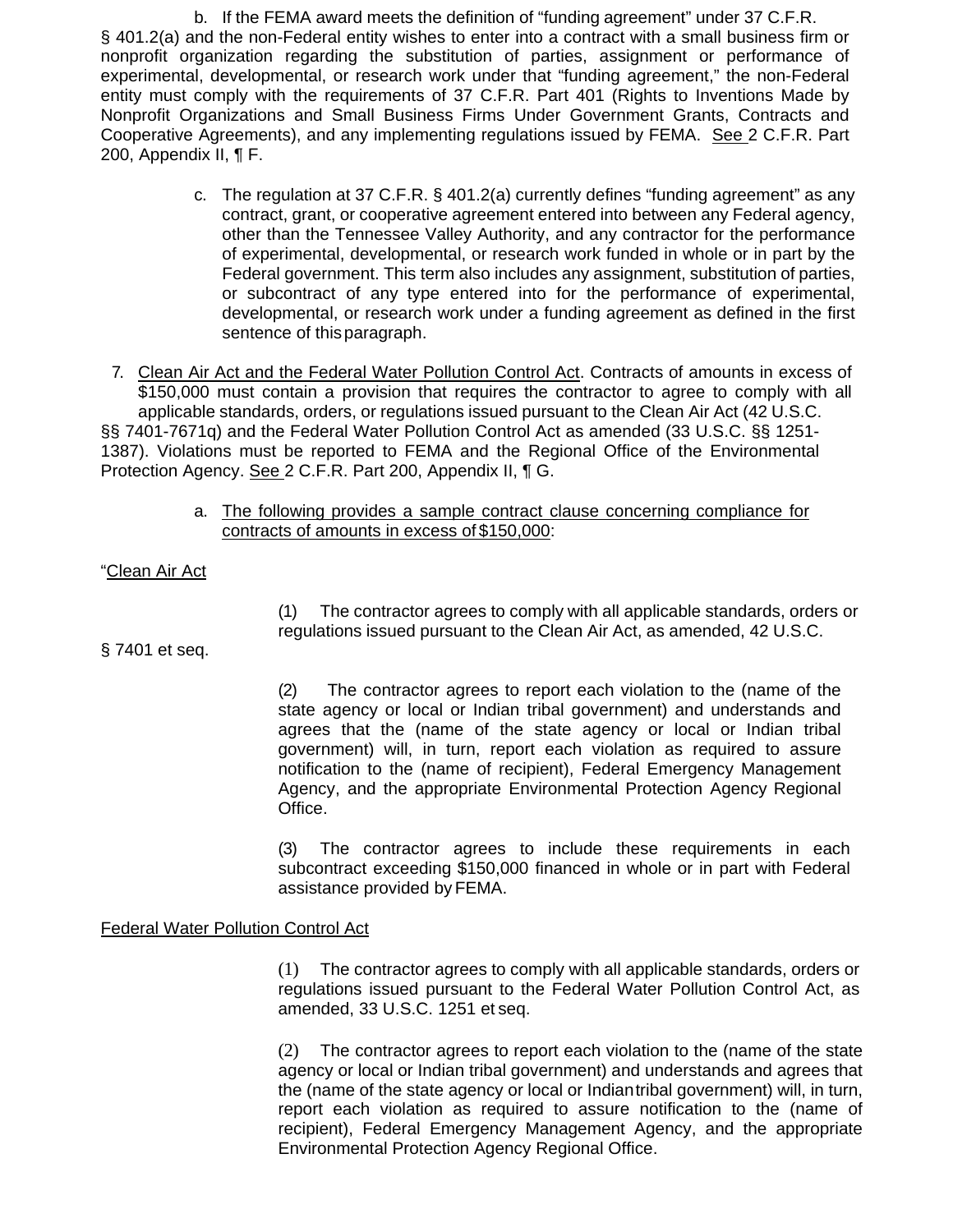(3) The contractor agrees to include these requirements in each subcontract exceeding \$150,000 financed in whole or in part with Federal assistance provided by FEMA."

#### 8. Debarment and Suspension.

- a. Applicability: This requirement applies to all FEMA grant and cooperative agreement programs.
- b. Non-federal entities and contractors are subject to the debarment and suspension regulations implementing Executive Order 12549, *Debarment and Suspension* (1986) and Executive Order 12689, *Debarment and Suspension* (1989) at 2 C.F.R. Part 180 and the Department of Homeland Security's regulations at 2 C.F.R. Part 3000 (Non procurement Debarment andSuspension).
- c. These regulations restrict awards, subawards, and contracts with certain parties that are debarred, suspended, or otherwise excluded from or ineligible for participation in Federal assistance programs and activities. See 2 C.F.R. Part 200, Appendix II, ¶ H; and *Procurement Guidance for Recipients and Subrecipients Under 2 C.F.R. Part 200 (Uniform Rules): Supplement to the Public Assistance Procurement Disaster Assistance Team (PDAT) Field Manual* Chapter IV, ¶ 6.d, and Appendix C, ¶ 2 [hereinafter *PDAT Supplement*]. A contract award must not be made to parties listed in the SAM Exclusions. SAM Exclusions is the list maintained by the General Services Administration that contains the names of parties debarred, suspended, or otherwise excluded by agencies, as well as parties declared ineligible under statutory or regulatory authority other than Executive Order 12549. SAM exclusions can be accessed at [www.sam.gov.](http://www.sam.gov/) See 2 C.F.R. § 180.530; *PDAT Supplement,* Chapter IV, ¶ 6.d and Appendix C, ¶ 2.
- d. In general, an "excluded" party cannot receive a Federal grant award or a contract within the meaning of a "covered transaction," to include subawards and subcontracts. This includes parties that receive Federal funding indirectly, such as contractors to recipients and subrecipients. The key to the exclusion is whether there is a "covered transaction," which is any non-procurement transaction (unless excepted) at either a "primary" or "secondary" tier. Although "covered transactions" do not include contracts awarded by the Federal Government for purposes of the non-procurement common rule and DHS's implementing regulations, it does include some contracts awarded by recipients and subrecipient.
- e. Specifically, a covered transaction includes the following contracts for goods or services:

(1) The contract is awarded by a recipient or subrecipient in the amount of at least \$25,000.

- (2) The contract requires the approval of FEMA, regardless of amount.
- (3) The contract is for federally required audit services.

(4) A subcontract is also a covered transaction if it is awarded by the contractor of a recipient or subrecipient and requires either the approval of FEMA or is in excess of \$25,000.

d. The following provides a debarment and suspension clause. It incorporates an optional method of verifying that contractors are not excluded or disqualified:

#### "Suspension and Debarment

(1) This contract is a covered transaction for purposes of 2 C.F.R. pt. 180 and 2 C.F.R. pt. 3000. As such the contractor is required to verify that none of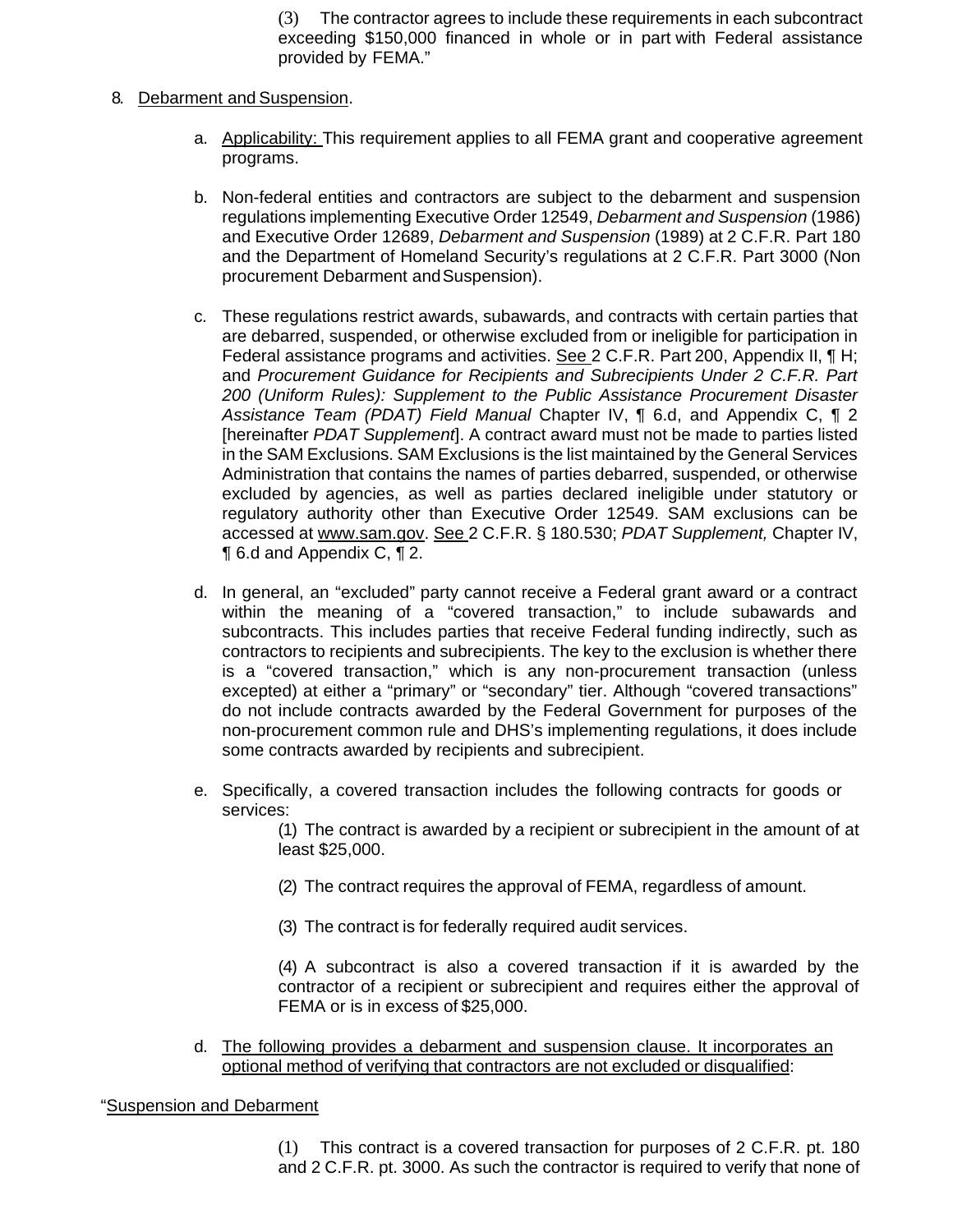the contractor, its principals (defined at 2 C.F.R. § 180.995), or its affiliates (defined at 2 C.F.R. § 180.905) are excluded (defined at 2 C.F.R. § 180.940) or disqualified (defined at 2 C.F.R. § 180.935).

(2) The contractor must comply with 2 C.F.R. pt. 180, subpart C and 2 C.F.R. pt. 3000, subpart C and must include a requirement to comply with these regulations in any lower tier covered transaction it enters into.

> (3) This certification is a material representation of fact relied upon by (insert name of subrecipient). If it is later determined that the contractor did not comply with 2 C.F.R. pt. 180, subpart C and 2 C.F.R. pt. 3000, subpart C, in addition to remedies available to (name of state agency serving as recipient and name of subrecipient), the Federal Government may pursue available remedies, including but not limited to suspension and/or debarment.

(4) The bidder or proposer agrees to comply with the requirements of 2 C.F.R. pt. 180, subpart C and 2 C.F.R. pt. 3000, subpart C while this offer is valid and throughout the period of any contract that may arise from this offer. The bidder or proposer further agrees to include a provision requiring such compliance in its lower tier covered transactions."

- 9. Byrd Anti-LobbyingAmendment.
	- a. Applicability: This requirement applies to all FEMA grant and cooperative agreement programs.
	- b. Contractors that apply or bid for an award of \$100,000 or more must file the required certification. See 2 C.F.R. Part 200, Appendix II, ¶ I; 44 C.F.R. Part 18; *PDAT Supplement*, Chapter IV, 6.c; Appendix C, ¶ 4.
	- c. Each tier certifies to the tier above that it will not and has not used Federal appropriated funds to pay any person or organization for influencing or attempting to influence an officer or employee of any agency, a member of Congress, officer or employee of Congress, or an employee of a member of Congress in connection with obtaining any Federal contract, grant or any other award covered by 31 U.S.C. § 1352. Each tier must also disclose any lobbying with non-Federal funds that takes place in connection with obtaining any Federal award. Such disclosures are forwarded from tier to tier up to the non-Federal award. See *PDAT Supplement*, Chapter IV, ¶ 6.c and Appendix C,  $\P$  4.
	- d. The following provides a Byrd Anti-Lobbying contract clause:

## "Byrd Anti-Lobbying Amendment, 31 U.S.C. § 1352 (as amended)

Contractors who apply or bid for an award of \$100,000 or more shall file the required certification. Each tier certifies to the tier above that it will not and has not used Federal appropriated funds to pay any person or organization for influencing or attempting to influence an officer or employee of any agency, a member of Congress, officer or employee of Congress, or an employee of a member of Congress in connection with obtaining any Federal contract, grant, or any other award covered by 31 U.S.C. § 1352. Each tier shall also disclose any lobbying with non-Federal funds that takes place in connection with obtaining any Federal award. Such disclosures are forwarded from tier to tier up to the recipient."

## APPENDIX A, 44 C.F.R. PART 18 – CERTIFICATION REGARDING LOBBYING

Certification for Contracts, Grants, Loans, and Cooperative Agreements (To be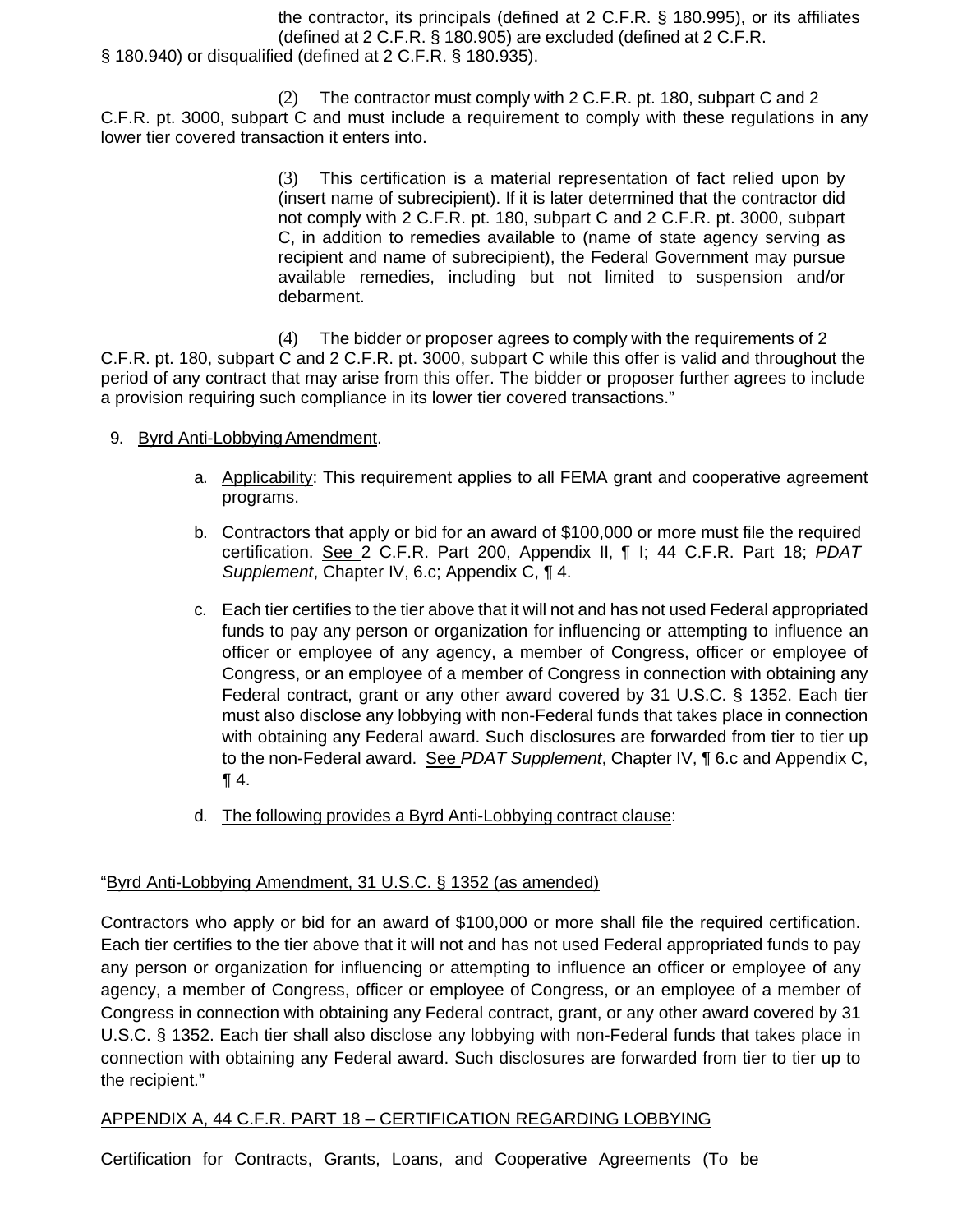submitted with each bid or offer exceeding \$100,000)

The undersigned [Contractor] certifies, to the best of his or her knowledge, that:

1. No Federal appropriated funds have been paid or will be paid, by or on behalf of the undersigned, to any person for influencing or attempting to influence an officer or employee of an agency, a Member of Congress, an officer or employee of Congress, or an employee of a Member of Congress in connection with the awarding of any Federal contract, the making of any Federal grant, the making of any Federal loan, the entering into of any cooperative agreement, and the extension, continuation, renewal, amendment, or modification of any Federal contract, grant, loan, or cooperative agreement.

2. If any funds other than Federal appropriated funds have been paid or will be paid to any person for influencing or attempting to influence an officer or employee of any agency, a Member of Congress, an officer or employee of Congress, or an employee of a Member of Congress in connection with this Federal contract, grant, loan, or cooperative agreement, the undersigned shall complete and submit Standard Form-LLL, "Disclosure Form to Report Lobbying," in accordance with its instructions.

3. The undersigned shall require that the language of this certification be included in the award documents for all subawards at all tiers (including subcontracts, subgrants, and contracts under grants, loans, and cooperative agreements) and that all subrecipients shall certifyand disclose accordingly.

This certification is a material representation of fact upon which reliance was placed when this transaction was made or entered into. Submission of this certification is a prerequisite for making or entering into this transaction imposed by 31, U.S.C. § 1352 (as amended by the Lobbying Disclosure Act of 1995). Any person who fails to file the required certification shall be subject to a civil penalty of not less than \$10,000 and not more than \$100,000 for each such failure.

The Contractor, <u>contractor</u>, and the Contractor of the Contractor, and the Contractor, and the Contractor, and the Contractor of the Contractor of the Contractor of the Contractor of the Contractor of the Contractor of th accuracyof each statement of its certification and disclosure, if any. In addition, the Contractor understands and agrees that the provisions of 31 U.S.C. § 3801 *et seq*., apply to this certification and disclosure, ifany.

Signature of Contractor's Authorized Official

Name and Title of Contractor's Authorized Official

Date"

10. Procurement of Recovered Materials.

- a. **Applicability:** This requirement applies to all FEMA grant and cooperative agreement programs.
- b. A non-Federal entity that is a state agency or agency of a political subdivision of a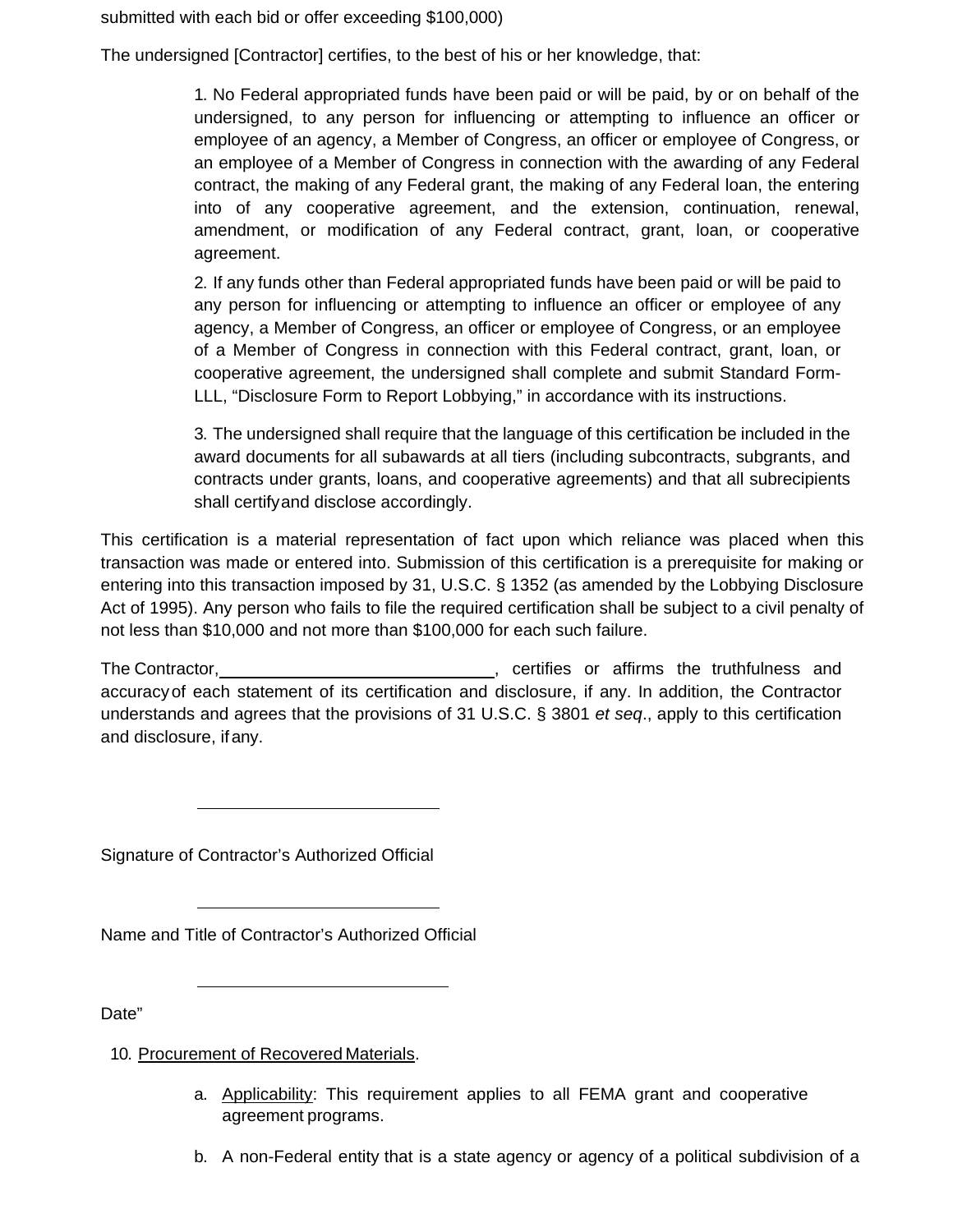state and its contractors must comply with Section 6002 of the Solid Waste Disposal Act, Pub. L. No. 89-272 (1965) (codified as amended by the Resource Conservation and Recovery Act at 42 U.S.C. § 6962). See 2 C.F.R. Part 200, Appendix II, ¶ J; 2 C.F.R. § 200.322; *PDAT Supplement*, Chapter V, ¶ 7.

- c. The requirements of Section 6002 include procuring only items designated in guidelines of the EPA at 40 C.F.R. Part 247 that contain the highest percentage of recovered materials practicable, consistent with maintaining a satisfactory level of competition, where the purchase price of the item exceeds \$10,000 or the value of the quantity acquired by the preceding fiscal year exceeded \$10,000; procuring solid waste management services in a manner that maximizes energy and resource recovery; and establishing an affirmative procurement program for procurement of recovered materials identified in the EPA guidelines.
- d. The following provides the clause that a state agency or agency of a political subdivision of a state and its contractors can include in contracts meeting the above contract thresholds:

"(1) In the performance of this contract, the Contractor shall make maximum use of products containing recovered materials that are EPA- designated items unless the product cannot be acquired—

> (i) Competitively within a timeframe providing for compliance with the contract performanceschedule;

- (ii) Meetingcontract performance requirements; or
- (iii) At a reasonable price.

(2) Information about this requirement, along with the list of EPA- designate items, is available at EPA's Comprehensive Procurement Guidelines web site, https:[//www.epa.gov/smm/comprehensive-](http://www.epa.gov/smm/comprehensive-) procurement-guideline-cpg-program."

- 11. Additional FEMA Requirements.
	- a. The Uniform Rules authorize FEMA to require additional provisions for non-Federal entity contracts. FEMA, pursuant to this authority, requires or recommends the following:
	- b. Changes.

To be eligible for FEMA assistance under the non-Federal entity's FEMA grant or cooperative agreement, the cost of the change, modification, change order, or constructive change must be allowable, allocable, within the scope of its grant or cooperative agreement, and reasonable for the completion of project scope. FEMA recommends, therefore, that a non-Federal entity include a changes clause in its contract that describes how, if at all, changes can be made by either party to alter the method, price, or schedule of the work without breaching the contract. The language of the clause may differ depending on the nature of the contract and the end-item procured.

c. Access to Records.

All non-Federal entities must place into their contracts a provision that all contractors and their successors, transferees, assignees, and subcontractors acknowledge and

agree to comply with applicable provisions governing Department and FEMA access to records, accounts, documents, information, facilities, and staff. See DHS Standard Terms and Conditions, v 3.0, ¶ XXVI (2013).

d. The following provides a contract clause regarding access to records: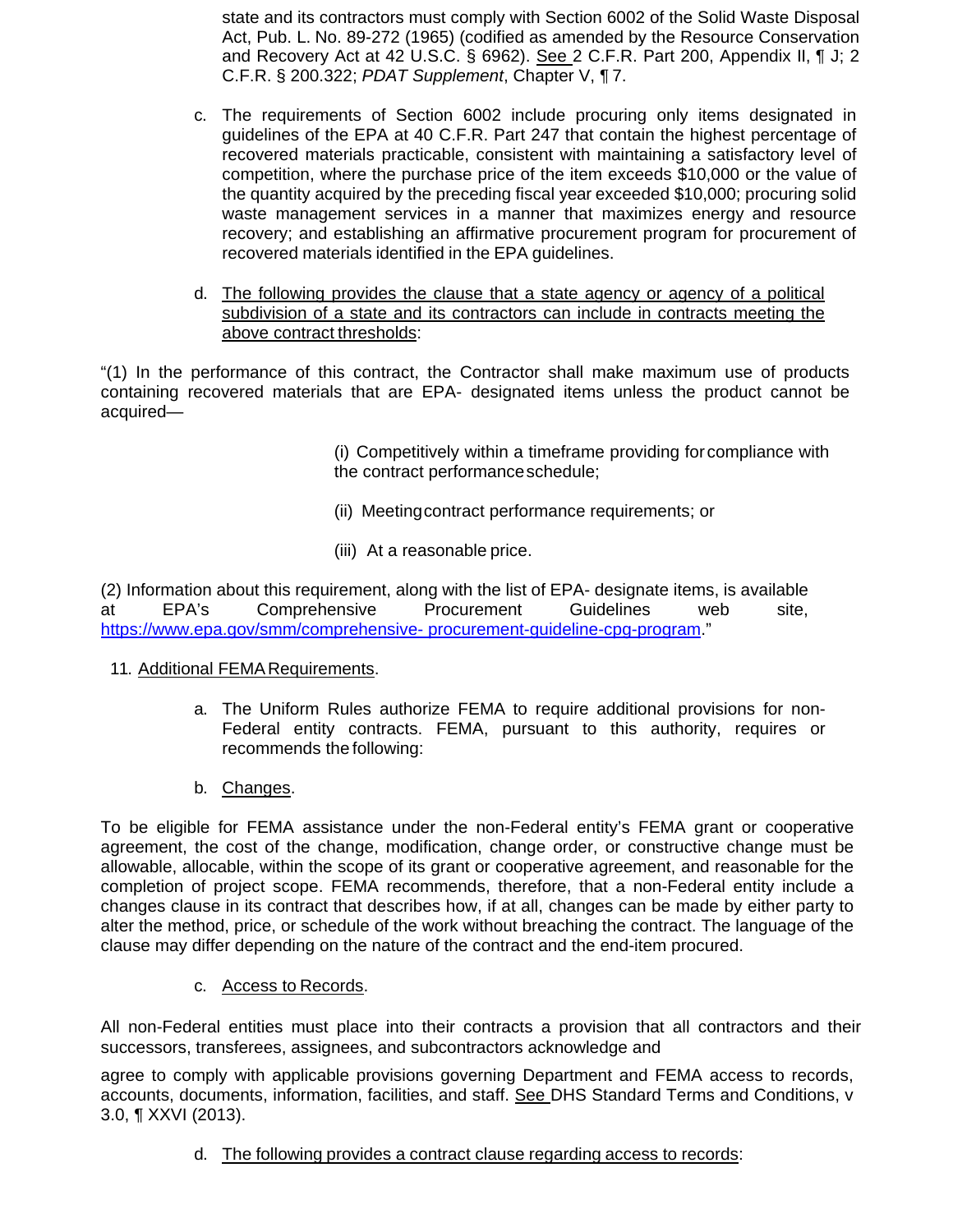#### "Access to Records. The following access to records requirements apply to this contract:

(1) The contractor agrees to provide (insert name of state agency or local or Indian tribal government), (insert name of recipient), the FEMA Administrator, the Comptroller General of the United States, or any of their authorized representatives access to any books, documents, papers, and records of the Contractor which are directly pertinent to this contract for the purposes of making audits, examinations, excerpts, and transcriptions.

(2) The Contractor agrees to permit any of the foregoing parties to reproduce by any means whatsoever or to copy excerpts and transcriptions as reasonably needed.

(3) The contractor agrees to provide the FEMA Administrator or his authorized representatives access to construction or other work sites pertaining to the work being completed under thecontract."

#### 12. DHS Seal, Logo, and Flags.

- a. All non-Federal entities must place in their contracts a provision that a contractor shall not use the DHS seal(s), logos, crests, or reproductions of flags or likenesses of DHS agency officials without specific FEMA pre-approval. See DHS Standard Terms and Conditions, v 3.0, ¶ XXV (2013).
- b. The following provides a contract clause regarding DHS Seal, Logo, and Flags: "The contractor shall not use the DHS seal(s), logos, crests, or reproductions of flags or likenesses of DHS agency officials without specific FEMA pre- approval."

#### 13. Compliance with Federal Law, Regulations, and Executive Orders.

- a. All non-Federal entities must place into their contracts an acknowledgement that FEMA financial assistance will be used to fund the contract along with the requirement that the contractor will comply with all applicable federal law, regulations, executive orders, and FEMA policies, procedures, and directives.
- b. The following provides a contract clause regarding Compliance with Federal Law, Regulations, and Executive Orders: "This is an acknowledgement that FEMA financial assistance will be used to fund the contract only. The contractor will comply will all applicable federal law, regulations, executive orders, FEMA policies, procedures, and directives."

## 14. No Obligation by FederalGovernment.

- a. The non-Federal entity must include a provision in its contract that states that the Federal Government is not a party to the contract and is not subject to any obligations or liabilities to the non-Federal entity, contractor, or any other party pertaining to any matter resulting from thecontract.
- b. The following provides a contract clause regarding no obligation by the Federal Government: "The Federal Government is not a party to this contract and is not subject to any obligations or liabilities to the non-Federal entity, contractor, or any other party pertaining to any matter resulting from the contract."

## 15. Program Fraud and False or Fraudulent Statements or Related Acts.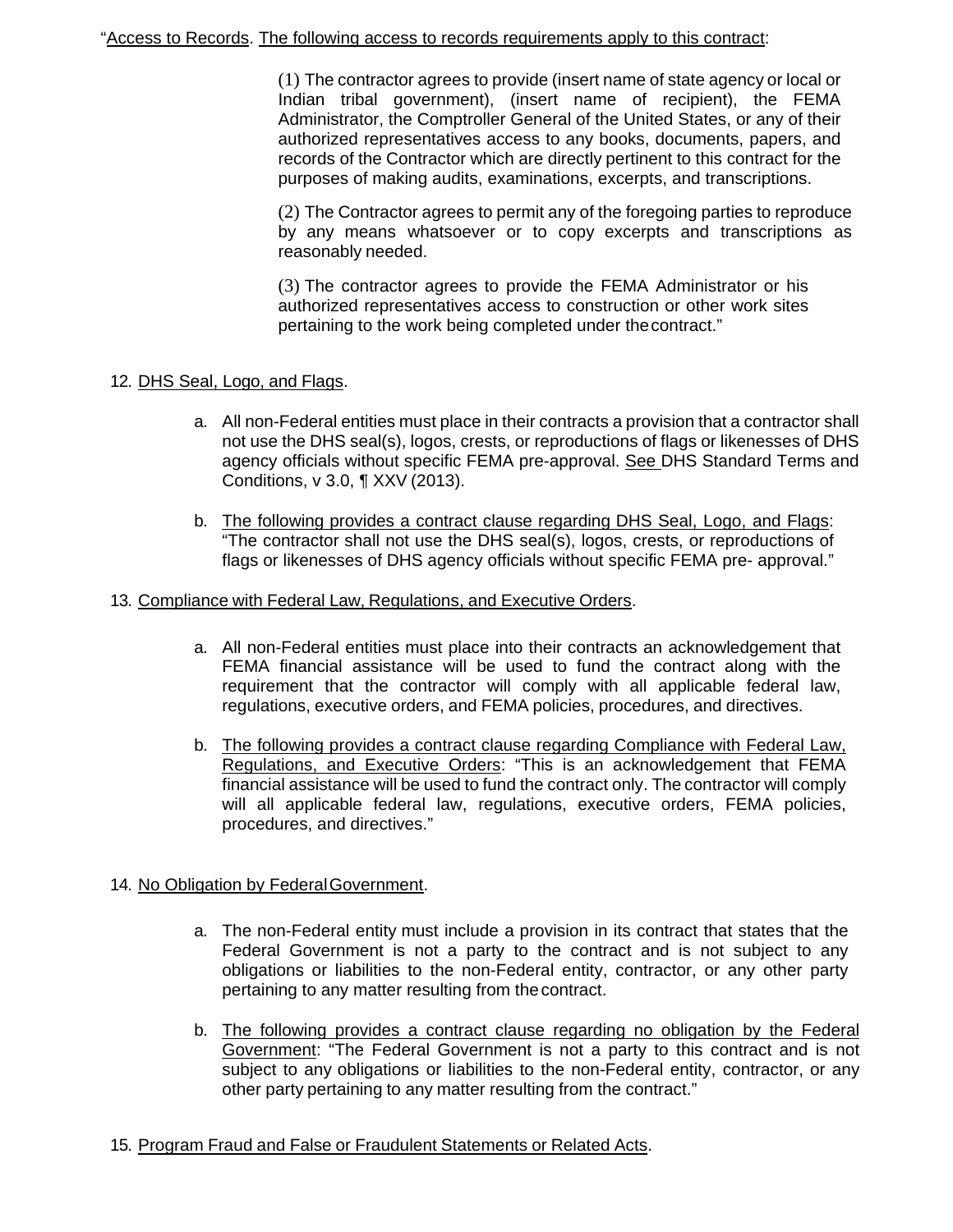- a. The non-Federal entity must include a provision in its contract that the contractor acknowledges that 31 U.S.C. Chap. 38 (Administrative Remedies for False Claims and Statements) applies to its actions pertaining to the contract.
- b. The following provides a contract clause regarding Fraud and False or Fraudulent or Related Acts: "The contractor acknowledges that 31 U.S.C. Chap. 38 (Administrative Remedies for False Claims and Statements) applies to the contractor's actions pertaining to thiscontract."

## Additional contract clauses per 2 C.F.R. § 200.325

For applicable construction/reconstruction/renovation and related services: A payment and performance bond are both required for 100 percent of the contract price. A "performance bond" is one executed in connection with a contract to secure fulfillment of all the contractor's obligations under such contract. A "payment bond" is one executed in connection with a contract to assure payment as required by law of all persons supplying labor and material in the execution of the work provided in the contract.

#### **Offeror agrees to comply with all terms and conditions outlined in the Special Conditions section of this solicitation.**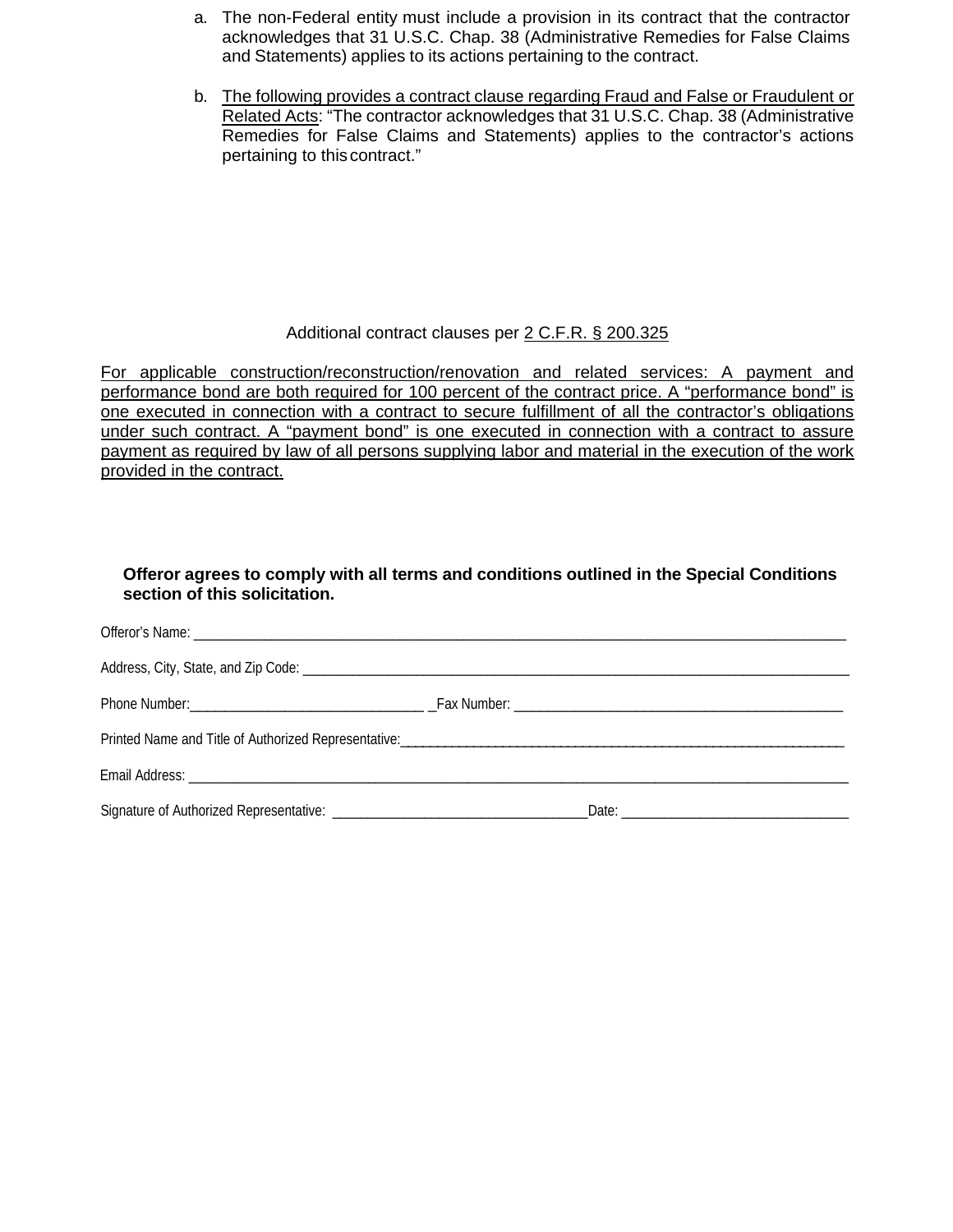*Appendix C, DOC # 6*

# **QUESTIONNAIRE**

Please provide responses to the following questions that address your company's operations, organization, structure and processes for providing products and services.

#### **1. Diversity Programs**

• Do you currently have a diversity program or any diversity partners that you do business with?  $\Box$  Yes  $\Box$  No  *(If the answer is yes, attach a statement detailing the structure of your program, along with a list of your diversity alliances and a copy of their certifications.)*

## **2. Diverse Vendor Certification Participation**

Region 4 ESC encourages the use of under-utilized businesses (HUB), minority and women business enterprises (MWBE), and small and/or disadvantages business enterprises (SBE) both as prime and subcontractors. Offerors shall indicate below whether or not they and/or any of their subcontractors (and if so which) hold certification in any of the classified areas and include proof of such certification with their response.

| <b>Minority Women Business Enterprise</b><br>a.<br>Respondent certifies that this firm is an MWBE                    | l INo<br>Yes            |
|----------------------------------------------------------------------------------------------------------------------|-------------------------|
|                                                                                                                      |                         |
| b. Small Business Enterprise (SBE) or Disadvantaged Business Enterprise (DBE)                                        |                         |
| Respondent certifies that this firm is a SBE or DBE                                                                  | $\sqrt{}$ Yes $\Box$ No |
|                                                                                                                      |                         |
| c. Historically Underutilized Businesses (HUB)<br>Respondent certifies that this firm is a HUB                       | ∣ IYes ∣ INo            |
| d. Historically Underutilized Business Zone Enterprise (HUBZone)<br>Respondent certifies that this firm is a HUBZone | – INo<br><b>IYes</b>    |
| e. Other<br>Respondent certifies that this firm is a recognized diversity<br>certificate holder                      | – INo<br><b>IYes</b>    |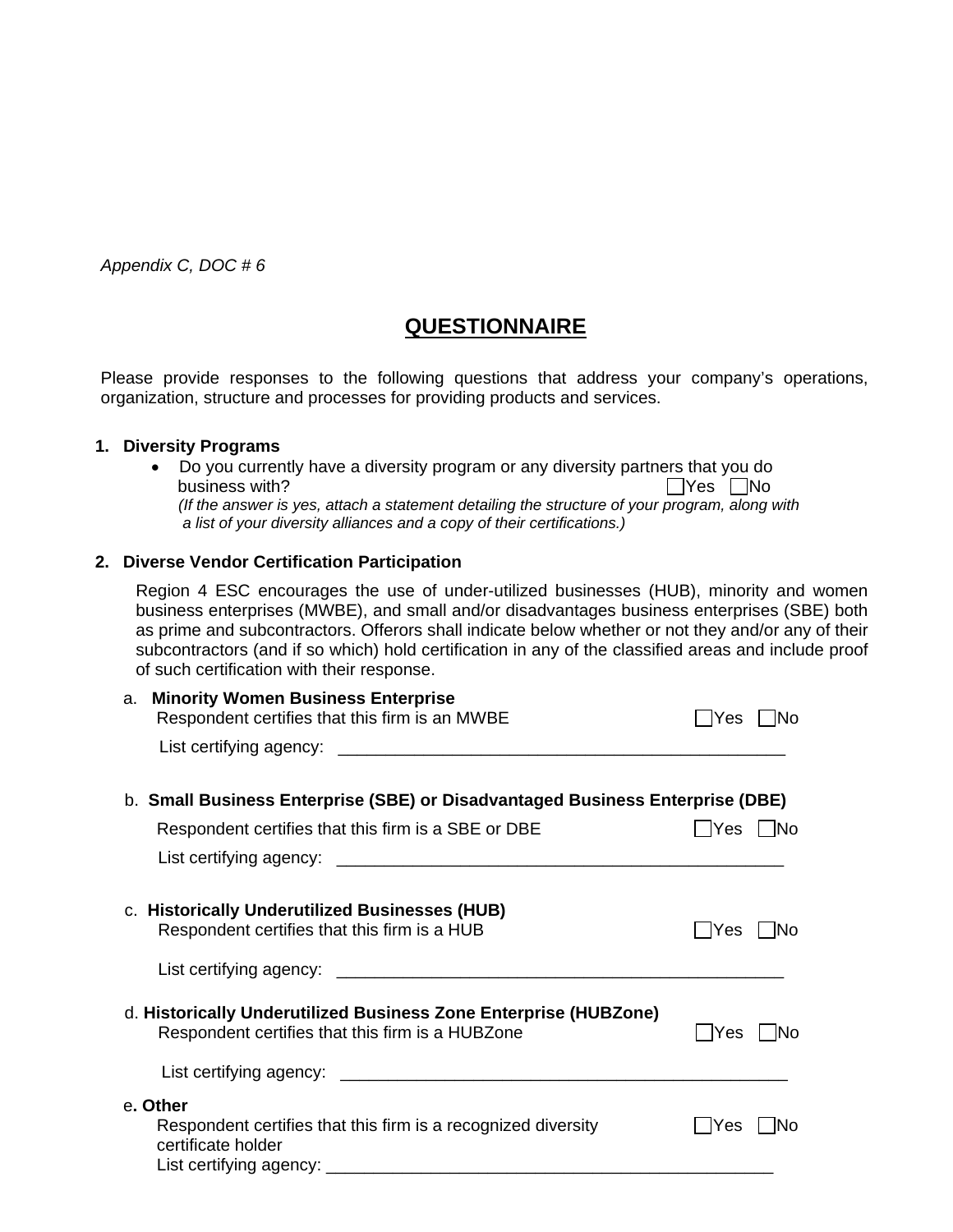- **3.** Has Offeror made and is Offeror committed to continuing to take all affirmative steps set forth in 2 CFR 200.321 as it relates to the scope of work outlined in this solicitation?  $\Box$ Yes  $\Box$ No 6.
	- DOC #7 For applicable construction/reconstruction/renovation and related services, a bid guarantee is required not less than five percent (5%) of the total bid. Surety shall provide a copy of the Power of Attorney authorizing the Executing Agent the authority to execute the bid bond documents and bind the Surety to the bid bond conditions. The bid bond shall have a corporate Surety that is licensed to conduct business in Texas and authorized to underwrite bonds in the amount of the bid bond. For the purposes of this solicitation, the total bid is to be \$60,000,000.